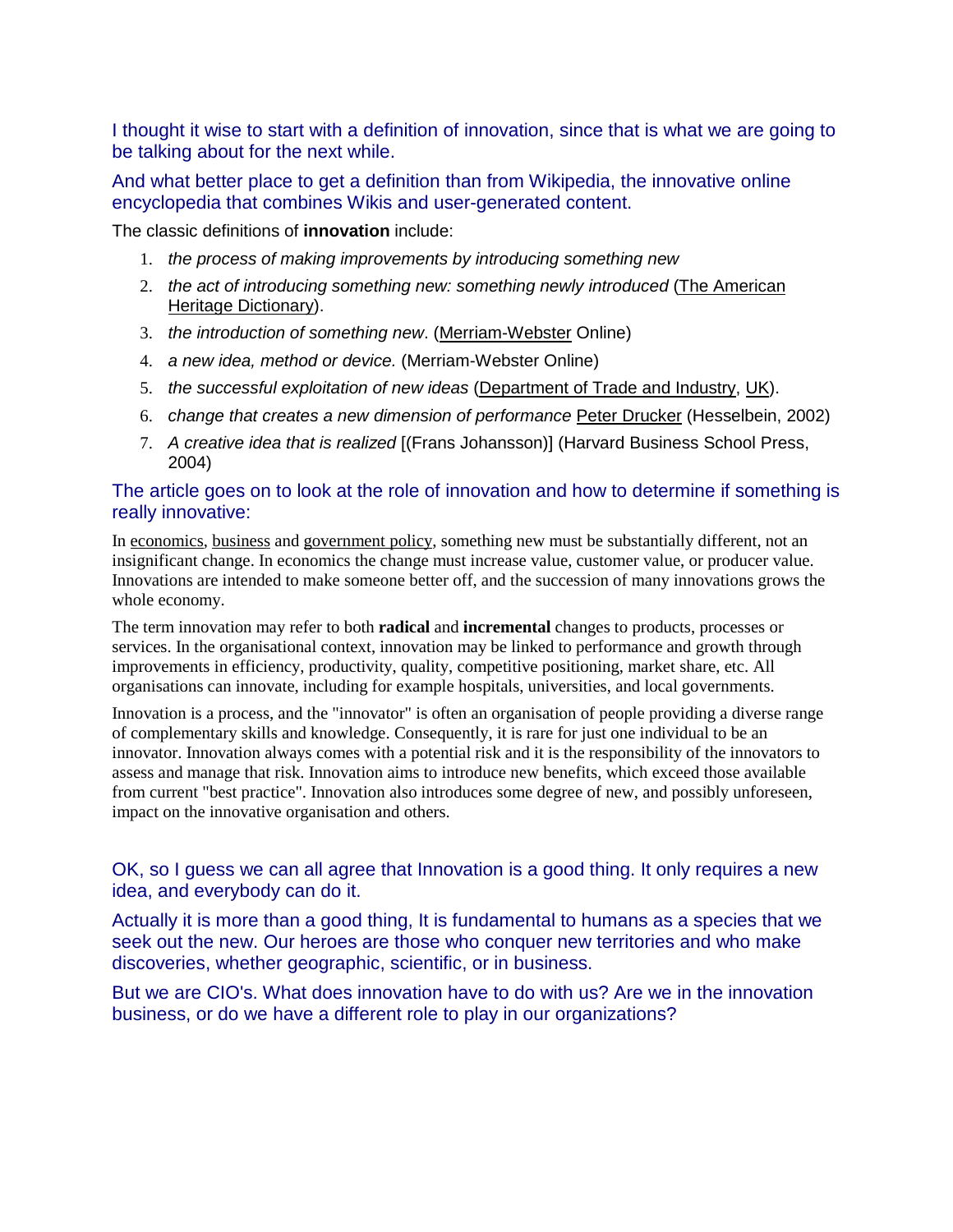For those of us who have responsibility for Information Technology investments and operations, our employers look to us to ensure that things keep running. In most cases, success can be measured by our ability to remain invisible. Like suppliers of water or electricity, we only make the headlines when something goes wrong. There is not much upside, and lots of downside, to running a complex back office or IT infrastructure.

We all know the statistics, and they all sort of blend together after a while. 55-70% of CRM projects fail. 70% of ERP projects fail, 70% of Supply Chain Management projects fail, and software projects always costs twice as much and take twice as long as predicted. Less than 10% of projects in large American corporations are delivered with the functionality specified at the beginning.

And yet we still come to work everyday, ready to be convinced that this time it will be different, this time we will have learnt from our mistakes. It may not be innovation, but it is definitely optimism.

But the topic is innovation, not reality. Before I depress everybody, let's look at how innovation works in a real IT shop. Our budgets, and therefore our financial resources for innovation are usually set by others. If you are organized as a cost-centre reporting to a CFO, then innovation is unlikely to be in your vocabulary unless it is about cutting costs. If you are a cost-centre in the slightly luckier position of reporting to the CEO, then budgets can usually accommodate some R&D funds, but for the most part, it is still about cost.

When a CIO sits as a member of the management team, the scope for innovation becomes more realistic. Now you are talking about business, not costs of technology. You are there because you can contribute solutions and ideas by using technology to meet business requirements.

But our definition for innovation includes something as simple as introducing a new process. And here is where I need to take a contrary position. Real innovation is not just change.

Actually, change is the enemy of the very thing we are trying to be, which is invisible. Change brings risk. Unmanaged change brings chaos. Change makes employees uncomfortable to the point of quitting, and change messes up documentation and process. The happiest IT manager is usually the one in whose shop nothing has changed for the past year, and whose SLA's are all being met as a consequence.

Let me take this a little bit further.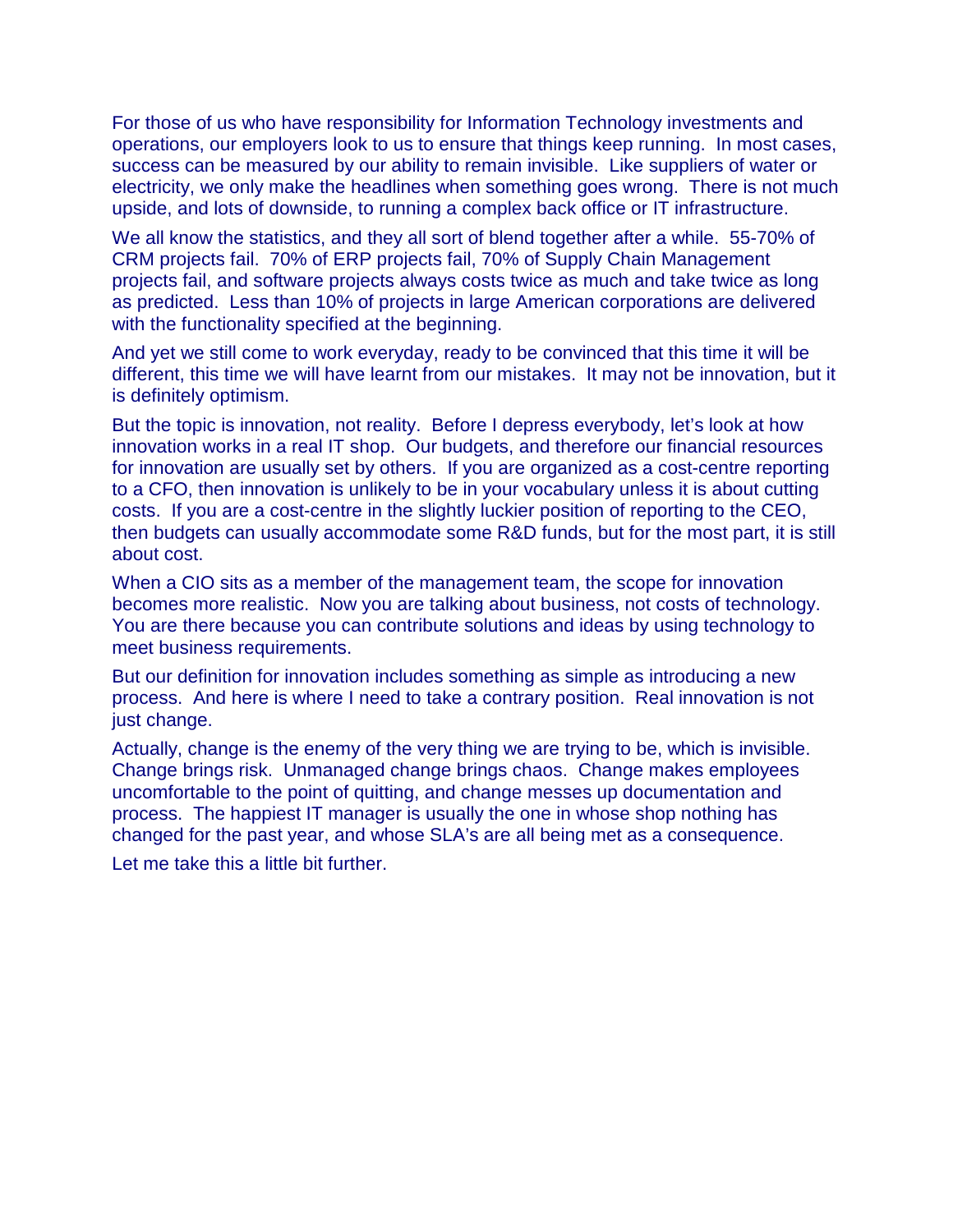Unless we build and operate our own test and development labs, our primary sources of information abut our own profession, are trade publications, conferences such as this, and vendors.

And guess what, the vendors are paying for the trade publications and conferences. Which means that we really rely on a single source for information, our vendors.

Luckily, they are very generous, and supply us with white papers, templates with business cases that show to persuade our boss to approve the purchase, advice, and an endless stream of nice people to talk to. Actually, the nice people go away unless you buy stuff, but they don't hold grudges and come back very quickly when you place an order.

We are actually faced with close to a mono-culture in our suppliers of tools. There is one dominant supplier of operating systems, a couple of database suppliers, a handful of ERP vendors. And every week seems to bring another news story about another take-over. The market for business intelligence tools just shrank with another acquisition, this time of Hyperion.

In my own workplace, I have seen the choices dwindle dramatically. Every time we locate a small independent vendor, they seem to get swallowed up by one of the big serial acquirers. In fact, innovation in these large vendors seems to have completely stopped, and they rely entirely on acquisitions for new products, new ideas, and new talent.

One could conclude that size is the enemy of innovation, and that only small, nimble teams are in a position to innovate. Another way of saying this is that only someone with very little to lose can afford to take chances.

In our real world of daily IT operations and challenges, we are lucky to be able to evaluate and deploy, let alone research and develop. Most of us simply don't have the people, time, or money to launch speculative projects that may or may not work.

And yet, we are told that we should be innovative. Since the source of this advice is the trade journals, conferences, and vendors, permit me a bit of skepticism. Is it possible that in IT, innovation has become another euphemism for upgrades?

We were told during the dot com boom that if we didn't have a web-enabled business we were going to be road-kill on the information super-highway. And yet, the ones doing the fear mongering have imploded, and here we still are, some of us with shiny new systems, and some of us with what has always worked.

Our vendors look at us as a market to be sold to. We are segmented, CRMed, analyzed and influenced. If we don't naturally buy their product, then they need to stimulate demand. And that demand is classically based on FUD - Fear, Uncertainty, and Doubt.

This is a great term that describes a major innovation by IBM.

FUD was first defined by Gene Amdahl after he left IBM to found his own company, Amdahl Corp.: "FUD is the fear, uncertainty, and doubt that IBM sales people instill in the minds of potential customers who might be considering Amdahl products.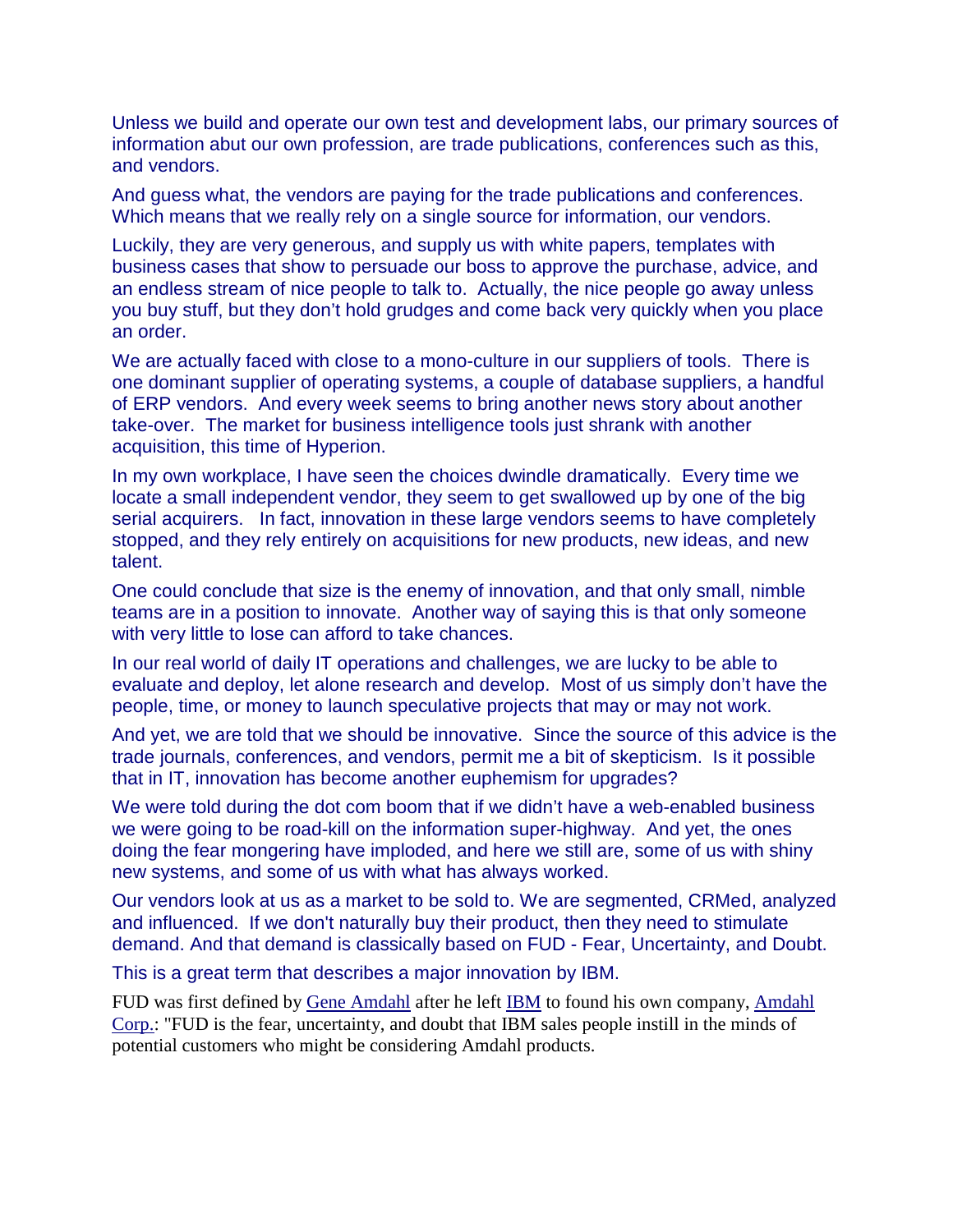The other major approach is to create or identify a problem, and then offer to solve it. Until a consumer goods company created the fear of halitosis, otherwise known as bad breath, most people didn't know they needed to buy mouthwash.

Of course IT is more sophisticated, so our problems need to have fancier words and more expensive solutions. If one looks at the evolution of computing from mainframes to minis, to PC's, to client/server, to web, and now to Service-Oriented Architecture, one gets a clear view of something that has cleverly been called Marchitecture.

This is a term given to any form of architecture perceived to have been produced purely for marketing reasons. It may be used by a vendor to place itself in such a way as to promote all their strongest abilities whilst simultaneously masking their weaknesses.

I sometimes get the mental image of a corral, with all the CIO's inside like cattle, and the vendors outside figuring out how to rope and brand us.

This is not meant to be an attack on IT vendors, but I do get tired of having to pretend that we have a choice when it comes to the tools we have available for running our shops.

So the question becomes, is it really innovation when you buy a product and install it in your shop? Or is that implementation?

In fact, can you be innovative in the back office, or is it execution? The company that sold you the new tool may be innovative, but is your use of the tool meeting the benchmark of innovation?

Innovation is a high hurdle to set oneself for day to day operations, when what the customer wants is predictability and stability. There is a basic contradiction here. We are being told by our vendors to be innovative, while our employers want reliability and low cost.

Change is the enemy of good execution, and so innovation is not something that we can sustain on a daily basis. We risk intellectual bulimia from trying to keep up with vendor driven change.

True innovation is something that is likely to happen once in a career. Unless you are working in a vendor environment or product development organization, the chances to be part of a real innovation are slim. You will however, have a daily opportunity to execute better than your competitor.

It is difficult to be managed by people who only know how to count costs instead of benefits. It is discouraging to be in an industry with such a concentration of suppliers that one has to follow the vendor's roadmap instead of your own. It is disheartening to watch the guy in the front office making millions in bonus from trading on the systems that you build and run, usually without recognition.

But perhaps I am being too harsh. We are all bright people, and we choose to work with, and for organizations.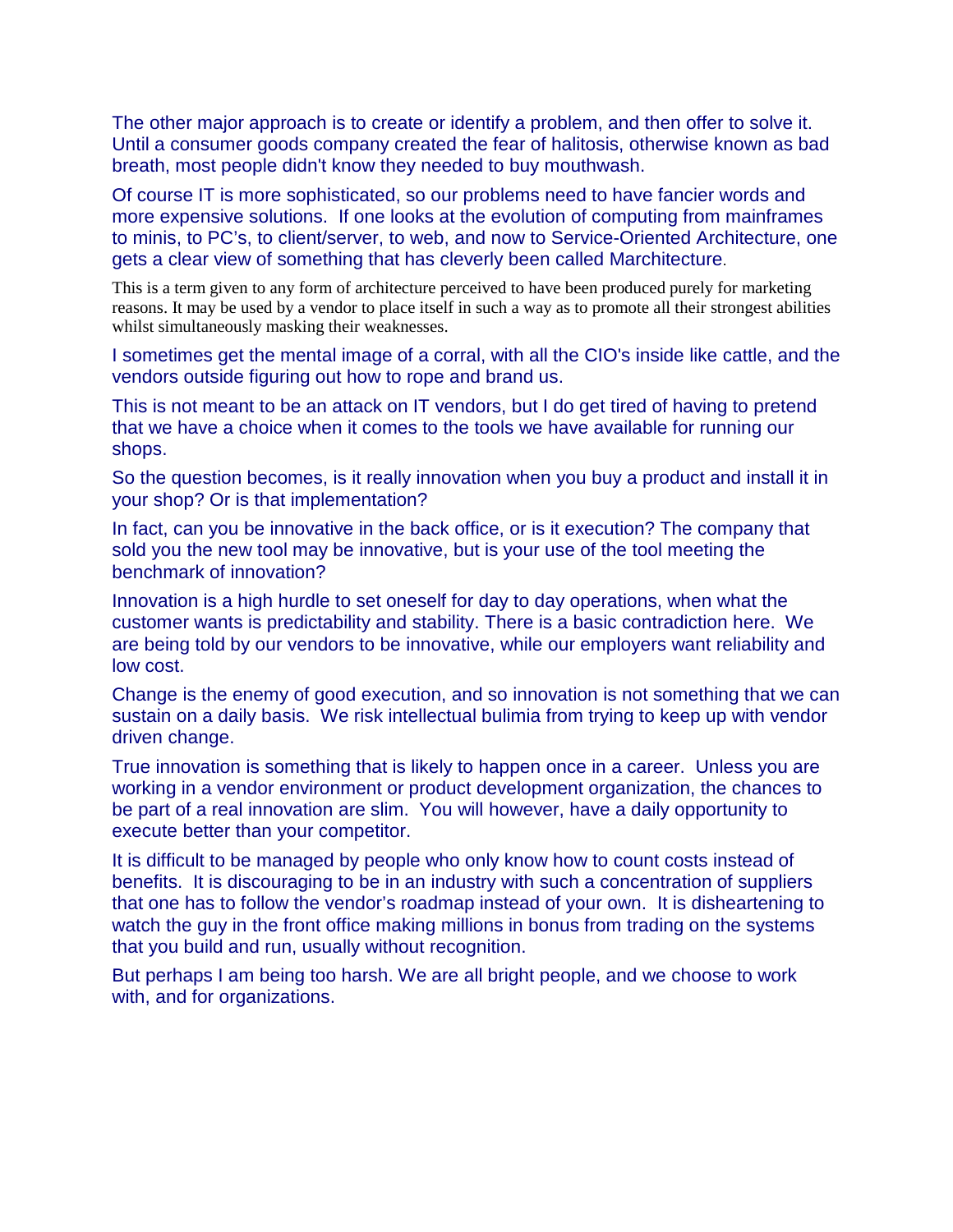I would argue that the real challenge lies not in innovation, but in execution. When everyone has the same tools, it is execution that separates the good from the merely average.

It is the day to day work that is necessary to make a complex and fragile set of systems function. It is the imagination and discipline that allows one manager to be successful while another fails. We rarely create new products and services, but we do gain competitive advantage from how well we operate.

To avoid bruising our vendors again, let's look at another industry that has few suppliers, and many customers. I suggest we consider the airline industry.

If you want to run a long-haul airline, you basically have two suppliers to choose from, either Boeing or Airbus. Interestingly, they also supply trade publications, conferences, and white papers. And if you place an order, they have really nice people who talk to you, and they even give you rides in their product.

Each of these companies is driven by the need to innovate. They periodically take huge gambles, investing amounts that will destroy the company if they are not successful.

Their customers are all in the same business. They transport people from one place to another, using exactly the same equipment as their competitor. The innovation for the supplier is clear; they need to continually improve their product to beat the competition.

But where is the innovation for the customer organization? Why are some long haul carriers profitable and solid, while most of the industry lurches in and out of bankruptcy?

And why are we will to pay more to fly on one airline than another? I can travel from Singapore to Amsterdam in business class on either KLM or Singapore Airlines. The price difference between the two is almost 75%. They both fly the same physical aircraft, a Boeing 747, and the flights leave within minutes of each other. How is SQ able to command a premium over its competitor?

## Execution.

It was innovative to create the Singapore Girl marketing campaign, but it is the daily need to deliver the promise that requires execution from SQ. In more ways than I can count, a large team of people, equipment, and systems have to function at a level that earns the premium being charged. Like most organizations, they have good days and bad days, but they do understand the promise they have made, and they execute to keep that promise. Some of that is IT, but it is the entire Company working together that produces the outcome.

Our role, the role of the CIO, is to understand the business, and apply information technology to solve problems and create competitive advantage. Innovation is one source of advantage, but I would argue that an even more important source is execution.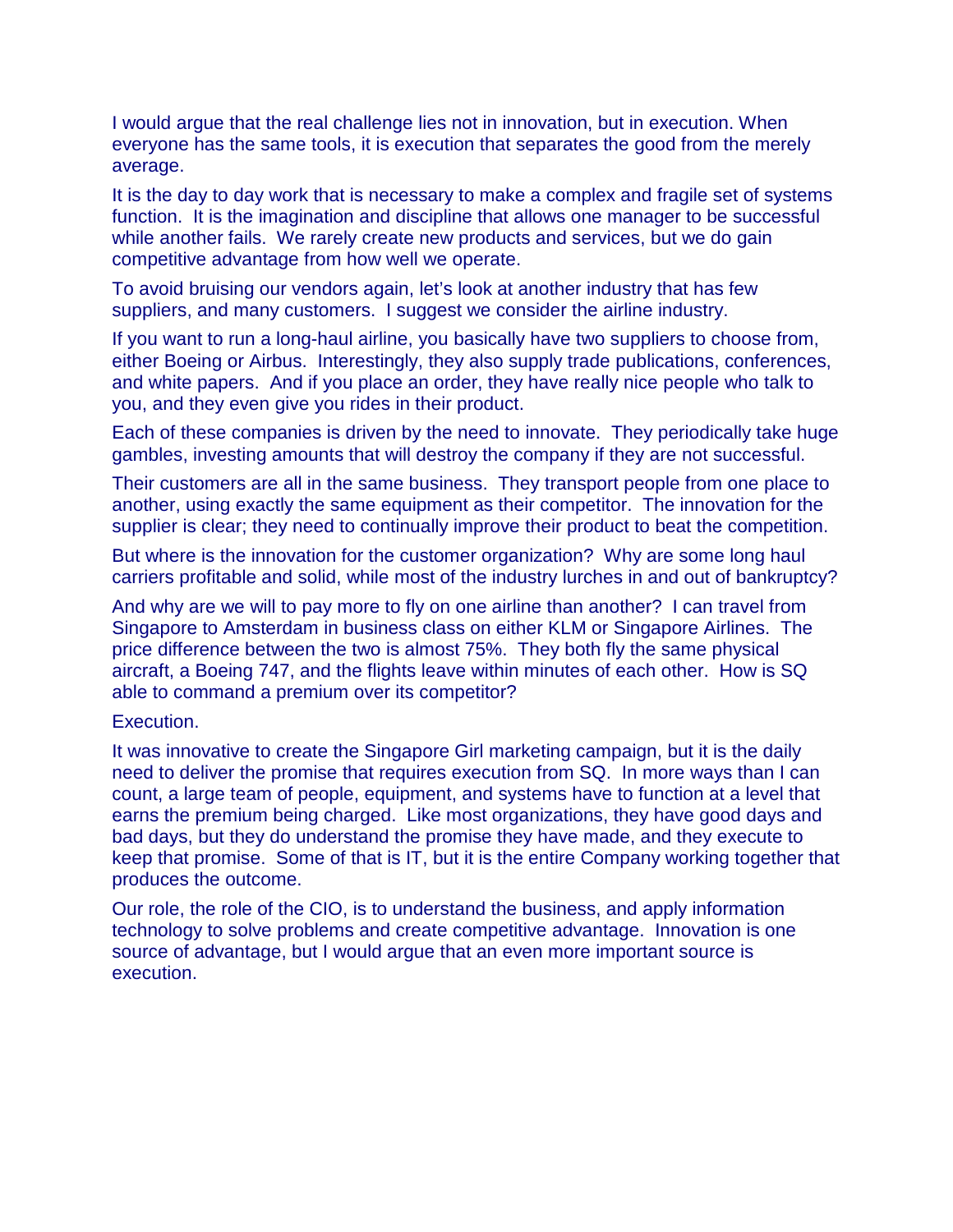So how should you allocate your time as an innovative CIO that knows how to execute?

The founder of Visa, Dee Hock, is one of the great innovators of the past 50 years. He conceived and drove the creation of what we all take for granted today – a universally accepted credit card.

Hock describes the 4 things that one needs to manage to be successful. The first is yourself, then your boss, your peers, and then hopefully with less than 5% of your time left, your subordinates.

Hock is making the point that we are subjected to many conflicting demands, and that we often fall back on giving orders to others rather than managing the relationships that actually determine our success.

We let the pressures and deadlines of our jobs prevent us from the continual learning we need in order to stay current and useful. It is tempting to put off reading another white paper, or attending a seminar, because of work.

When I look back on the knowledge I have about technology, I realize that it has a very short shelf life. I have been working with computers since punch cards were the main form of data entry. I know how to sort a data set by setting up a card sorter. I know how to change a ribbon on a Decwriter terminal. I know how to write programs in dBase, and to write documents in WordStar. I have used so many different operating systems that I have lost track, from Xerox Sigma 9 to Honeywell CP6, to CP/M to DOS, to Windows, to Unix and Linux and, in a moment of pure madness, Apple OSX.

The same thing would have happened to a programmer trying to stay current - COBOL, FORTRAN, PL/1, APL, PASCAL, Basic, C, dBase, C++, SQL, Java, PHP, Python, Ruby and so on.

The point is that unlike someone who works in a more traditional discipline, we work in an industry that rewards newness, not experience. The only certainty we have is that our technical knowledge is being made obsolete at this very minute by someone, somewhere, working on the next great thing.

This is not a complaint.

It is a celebration of why most of us chose this field of endeavor. We are change junkies. We love the newest software, the next breakthrough, the cool gadget. And by putting ourselves on this treadmill of change, we have to keep running just to stand still.

In the scramble and compromise of day to day pressures, we risk becoming people with a shallow familiarity with many things, but no in-depth knowledge of anything.

Except that one thing has never changed in all the years that I have been working.

Business is about providing customers with what they want. It doesn't matter if you are in the private or public sector. We get paid because somebody wants to buy what we are providing.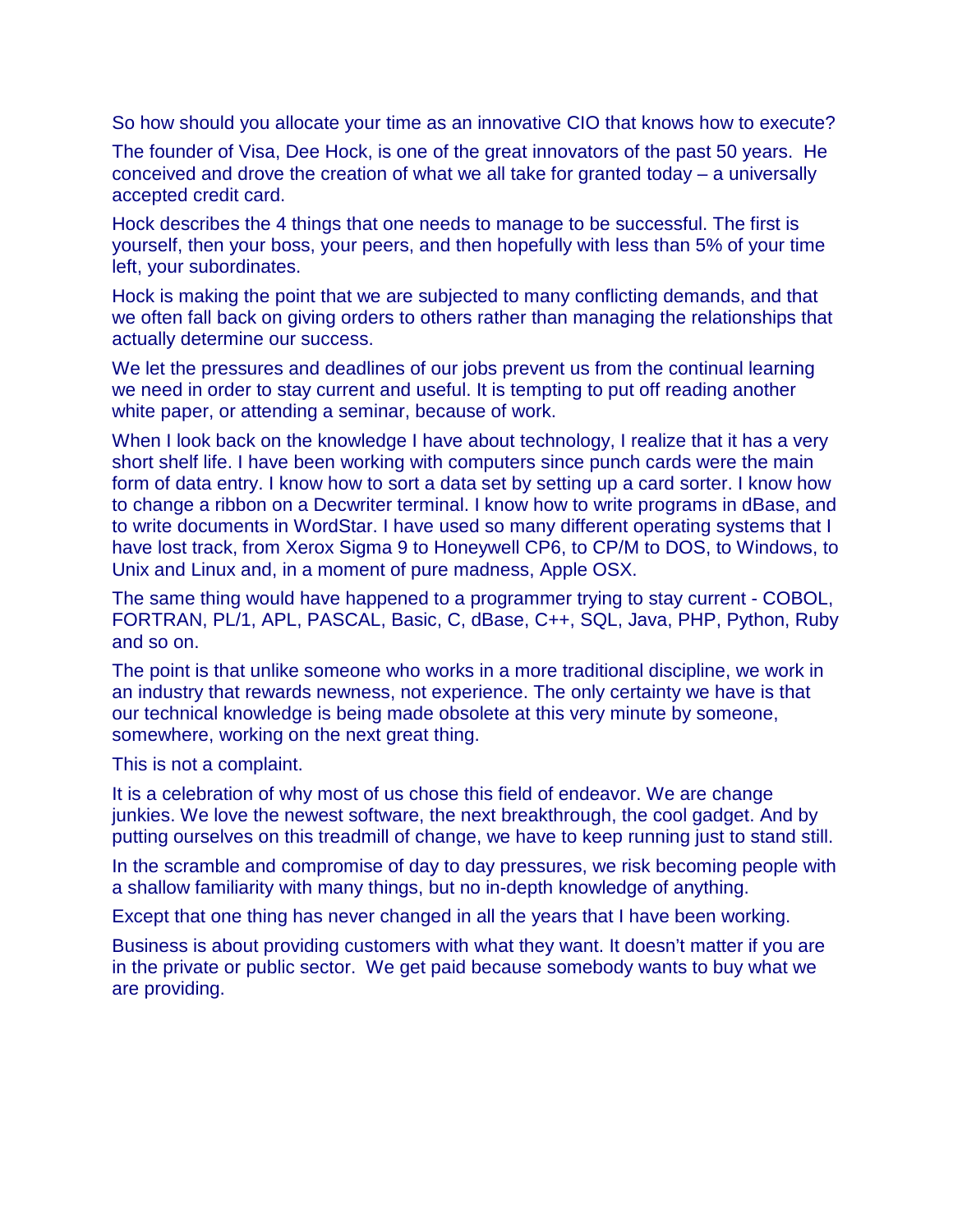All the technology in the world does not change the reality that in business, you are setting out your stall and hoping somebody will buy. We can pretend we actually control the process and use tools like ERP and CRM and BI to generate reams of data that prove we understand the customer, but at the end of the day, individuals make buying decisions. Our job is to make them buy from us, and to deliver the promise that we have made.

As innovative CIO's, we need to embrace the constant change with which we are surrounded, while managing ourselves, and our key relationships to ensure that we stay connected to our organization.

Ultimately, we are judged on how well we execute.